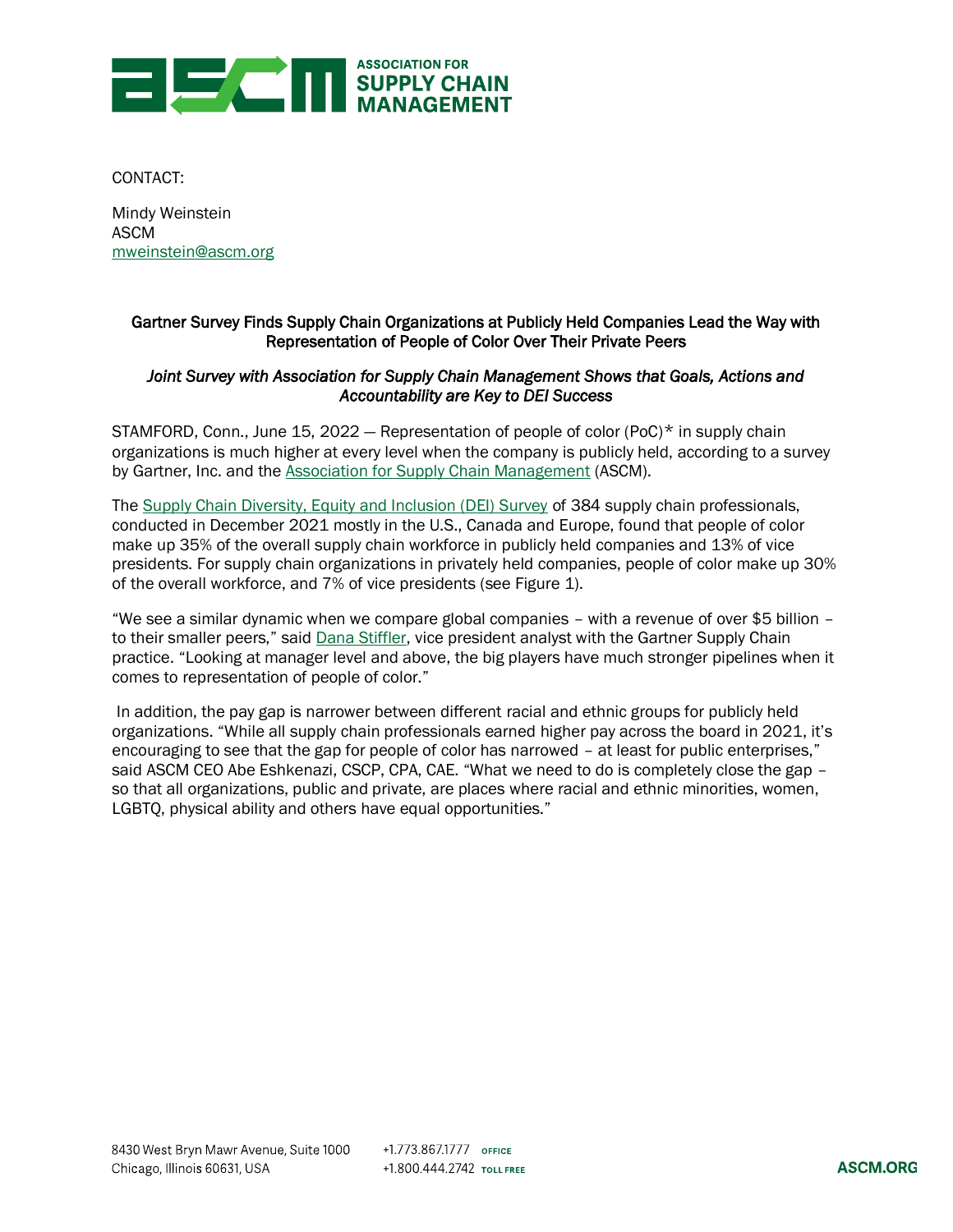

Figure 1: People of Color in Supply Chain Organizations: Publicly Held Companies Have Stronger Pipelines

#### **People of Color in Supply Chain Organizations: Publicly Held Companies Have Stronger Pipelines** 50% Private ( $n = 199$ ) Public ( $n = 160$ ) 35% 30% 25% 19% 17% 16% 13% 11% 10%  $7%$ 0% **Directors Total Full-Time Vice Presidents** Managers & Senior Managers Employees Supervisors gartner.com Gartner Source: 2022 Gartner/ASCAM Supply Chain Diversity, Equity & Inclusion Survey © 2022 Gartner, Inc. All rights reserved. PR\_1736419

# Source: Gartner (June 2022)

# Goals, Actions and Accountability are Key to DEI Success

According to the survey, more than 75% of supply chain organizations consider gender and ethnicity/race in their DEI strategies and objectives. This is a significantly higher rate than in 2020, when 59% of respondents considered gender, and 62% considered ethnicity/race. However, while three-quarters of supply chain organizations report that they focus on some dimension of diversity, only 40% are working on specific DEI projects or initiatives.

"Supply chain organizations in global and/or publicly held companies are showing that DEI success is dependent on the supply chain having its own DEI goals and supply chain-led initiatives, as well as measures in place to hold supply chain leaders accountable for reaching goals. Nearly all (93%) of respondents in large, global organizations report that they have DEI goals – compared to 37% of their peers in smaller organizations," Stiffler said. "Large, global organizations are also 2.5 times more likely to have targeted DEI initiatives."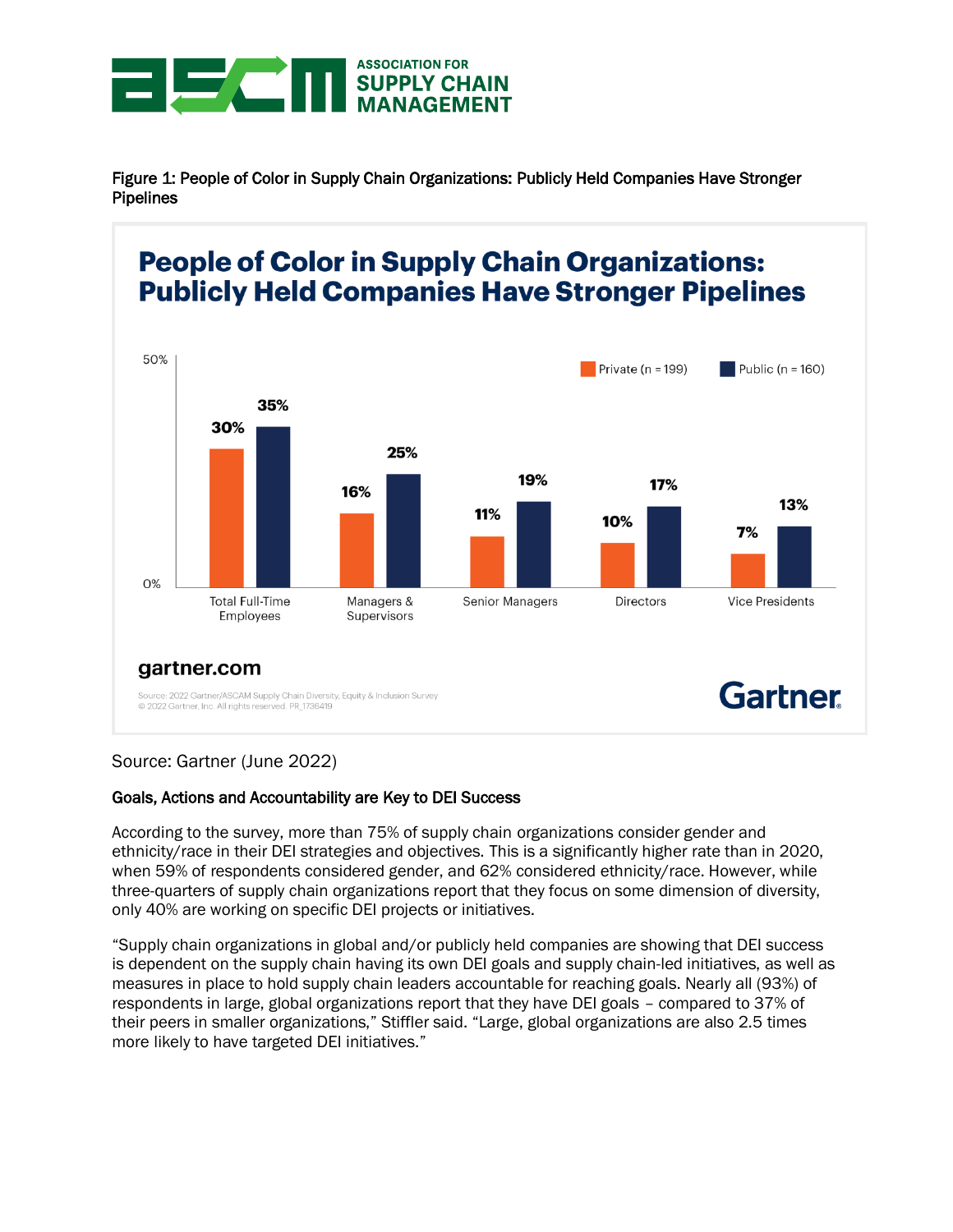

## DEI Investments Focus on Recruitment, L&D and Employee Engagement

Recruitment, [learning and development](https://www.gartner.com/en/newsroom/press-releases/2022-06-07-gartner-announces-rankings-of-the-2022-north-american-supply-chain-undergraduate-university-programs) (L&D), and employee engagement are the types of DEI initiatives most often seen in supply chain organizations. More than 75% of respondents have those initiatives in place.

"Recruitment initiatives could be the adoption of diverse interview panels or diversity referral programs; L&D initiatives might include diversity mentorship programs or inclusive leader training. Employee engagement initiatives often center around employee resource groups (ERGs) or community volunteering," Stiffler added.

Fewer than half of supply chain organizations are implementing initiatives focused on specific benefits – such as elder care benefits or financial wellness programs – pay equity or advancement and progression of minority groups. This may pose challenges in retention of underrepresented groups if they do not feel that they receive an equitable work experience or opportunities for role progression. However, 32% of supply chain organizations state recruitment is the most effective initiative, followed closely by L&D (28%) and employee engagement (24%).

"With no let-up in sight for this continued state of disruption, companies who fail to secure the talent necessary to keep global supply chains running sustainably and profitably, will no doubt find themselves in the red," said Eshkenazi. "Public or private, large or small – companies who invest in DEI initiatives will fare better."

"Supply chain organizations [continue to cite progress](https://www.gartner.com/en/newsroom/press-releases/2021-03-30-gartner-survey-finds-over-half-of-supply-chain-organizations-have-dei-initiatives-but-only-23-percent-commit-to-formal-targets) in DEI at all levels of leadership – from frontline management to the C-suite. The combination of goals, actions and accountability is the best formula for DEI success, and the supply chain organizations that embrace this formula – right now mostly global, publicly held companies – are on the right path. Supply chain leaders in smaller, privately held organizations should follow their example," Stiffler concluded.

Gartner clients can read more in ["2022 Gartner/ASCM Supply Chain DEI Survey Shows Importance](https://www.gartner.com/document/4014552)  [of Leadership, Transparency, Accountability"](https://www.gartner.com/document/4014552).

Non-Gartner clients can find more information [here.](https://www.gartner.com/webinar/4011261) A complimentary webinar is available here.

\*For Editors:

"People of color" is defined as being Asian, Black/African/Afro-Caribbean, Hispanic/Latinx, Native American/First Nations, Pacific Islander and any other indigenous person, which are all underrepresented groups in Europe, the U.S. and Canada.

#### About the Gartner Supply Chain Practice

The Gartner Supply Chain Practice provides actionable, objective insights for supply chain leaders and their teams, so they can respond to disruption and innovate for the future through leading-edge supply chain management practices. Additional information is available at [https://www.gartner.com/en/supply-chain.](https://www.gartner.com/en/supply-chain)